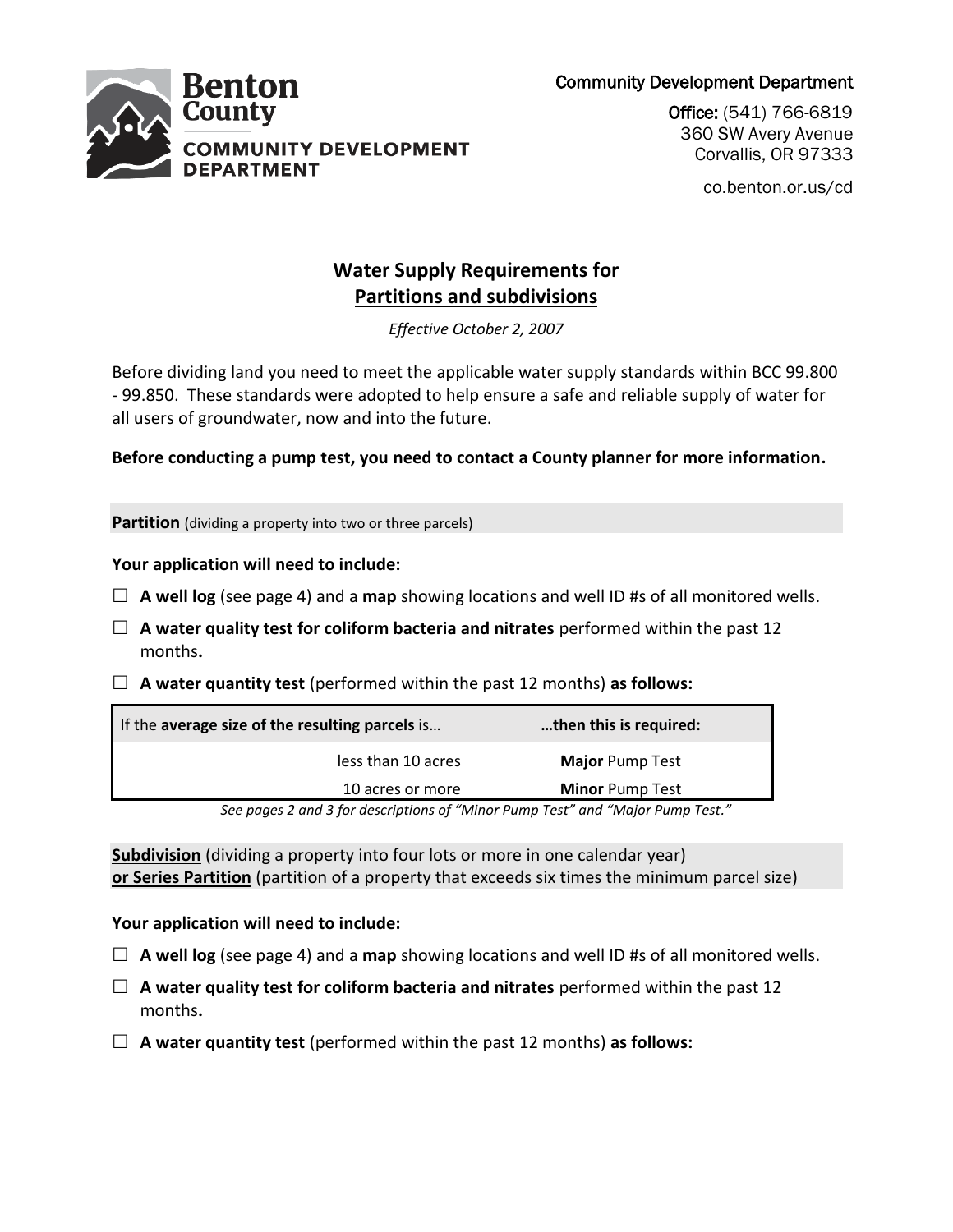| If the average size of the<br>resulting parcels or lots is | and your well is in<br>bedrock<br>then you need a: | and your well is in alluvium<br>then you need a: |
|------------------------------------------------------------|----------------------------------------------------|--------------------------------------------------|
| less than 5 acres                                          | Hydrogeologic Study                                | Hydrogeologic Study                              |
| 5 acres to less than 10 acres                              | Hydrogeologic Study                                | Major Pump Test                                  |
| 10 acres to less than 20 acres                             | Major Pump Test                                    | Minor Pump Test                                  |
| 20 acres or larger                                         | Minor Pump Test                                    | Minor Pump Test                                  |

### **Minor and Major Pump Test water quantity requirements:**

| If your pump test was during this time period and showed a sustained<br>yield of this many gallons per minute |                            | then you are required<br>to install this much |  |
|---------------------------------------------------------------------------------------------------------------|----------------------------|-----------------------------------------------|--|
| October 16 through July 14                                                                                    | July 15 through October 15 | water storage:                                |  |
| 5 gpm or more                                                                                                 | 5 gpm or more              | None                                          |  |
| $<$ 5 gpm                                                                                                     | 3 to 4.99 gpm              | 500 gallons                                   |  |
| Can not submit land division                                                                                  | 2 to 2.99 gpm              | 1000 gallons                                  |  |
| application until completion of dry<br>season testing showing a minimum of 1<br>gpm.                          | 1 to 1.99 gpm              | 1500 gallons                                  |  |

**Notes:** The required storage may be a combination of tank and well storage. A well producing less than 1 gpm is inadequate to serve as a water supply. *Shared* wells must produce at least 5 gallons per minute per property.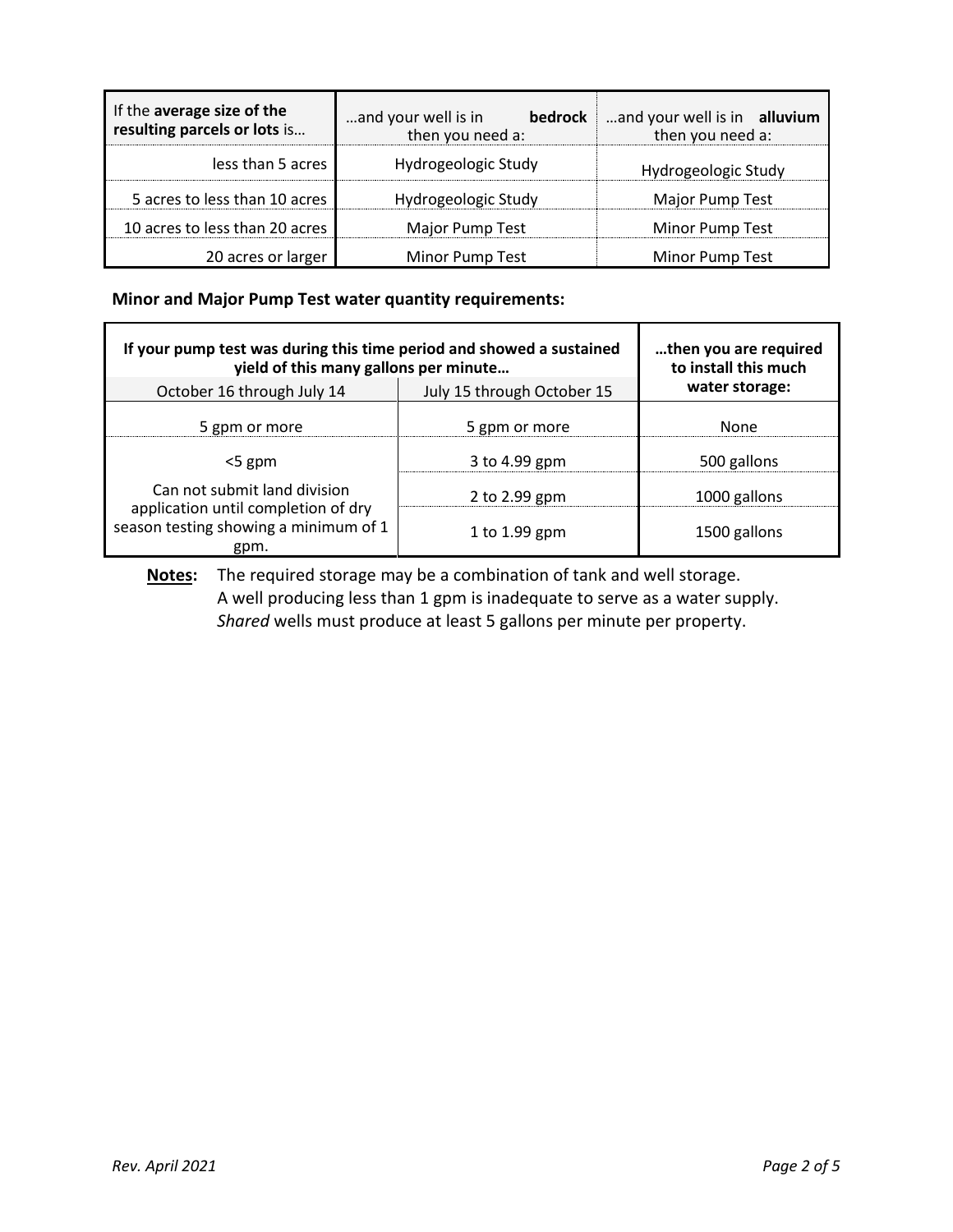|         | <b>Minor Pump Test</b>                                                                                                                                                                                                                                                                                                                                                                                                                       |
|---------|----------------------------------------------------------------------------------------------------------------------------------------------------------------------------------------------------------------------------------------------------------------------------------------------------------------------------------------------------------------------------------------------------------------------------------------------|
|         | $\Box$ The County will notify neighboring property owners.                                                                                                                                                                                                                                                                                                                                                                                   |
|         | $\Box$ Use the "Minor Pump Test Submittal Form" and "Recovery Worksheet" and review<br>the completed examples.                                                                                                                                                                                                                                                                                                                               |
|         | $\Box$ Test must be performed no more than 12 months before you submit your<br>application.                                                                                                                                                                                                                                                                                                                                                  |
|         | $\Box$ Test must be performed by an Oregon licensed well driller, pump installer, geologist,<br>engineering geologist or professional engineer.                                                                                                                                                                                                                                                                                              |
|         | $\Box$ In the proposed production well:                                                                                                                                                                                                                                                                                                                                                                                                      |
| $\circ$ | Prior to pumping -- record the static water level.                                                                                                                                                                                                                                                                                                                                                                                           |
| $\circ$ | While the sustained yield pumping rate is being determined, it is likely the<br>water level within the well will be reduced. Pump for at least 4 hours at a rate<br>that does not reduce the water level within the well (this is called "sustained<br>yield"). Record this rate and the water level at half-hour intervals. Using the<br>table on page 1, this will determine if your well is adequate and how much<br>storage is required. |
| $\circ$ | After pumping stops, record the recovery of water level in the well at half-hour<br>intervals for 4 hours or until water level rebounds to 90% of the total<br>drawdown amount, whichever comes first. (Use the "Recovery Worksheet"<br>and review the completed example.)                                                                                                                                                                   |
|         | $\Box$ For all other existing wells on the same property, all wells on adjacent properties<br>(including far away and across the street), and all wells within 100 feet of the subject<br>property's boundaries:                                                                                                                                                                                                                             |
|         | Prior to pumping the production well - record the static water level of all<br>$\circ$<br>wells.<br>$\mathcal{A}(\mathcal{A})$ and $\mathcal{A}(\mathcal{A})$ are the set of the set of the set of the set of the set of the set of the set of the set of the set of the set of the set of the set of the set of the set of the set of the set of the set                                                                                    |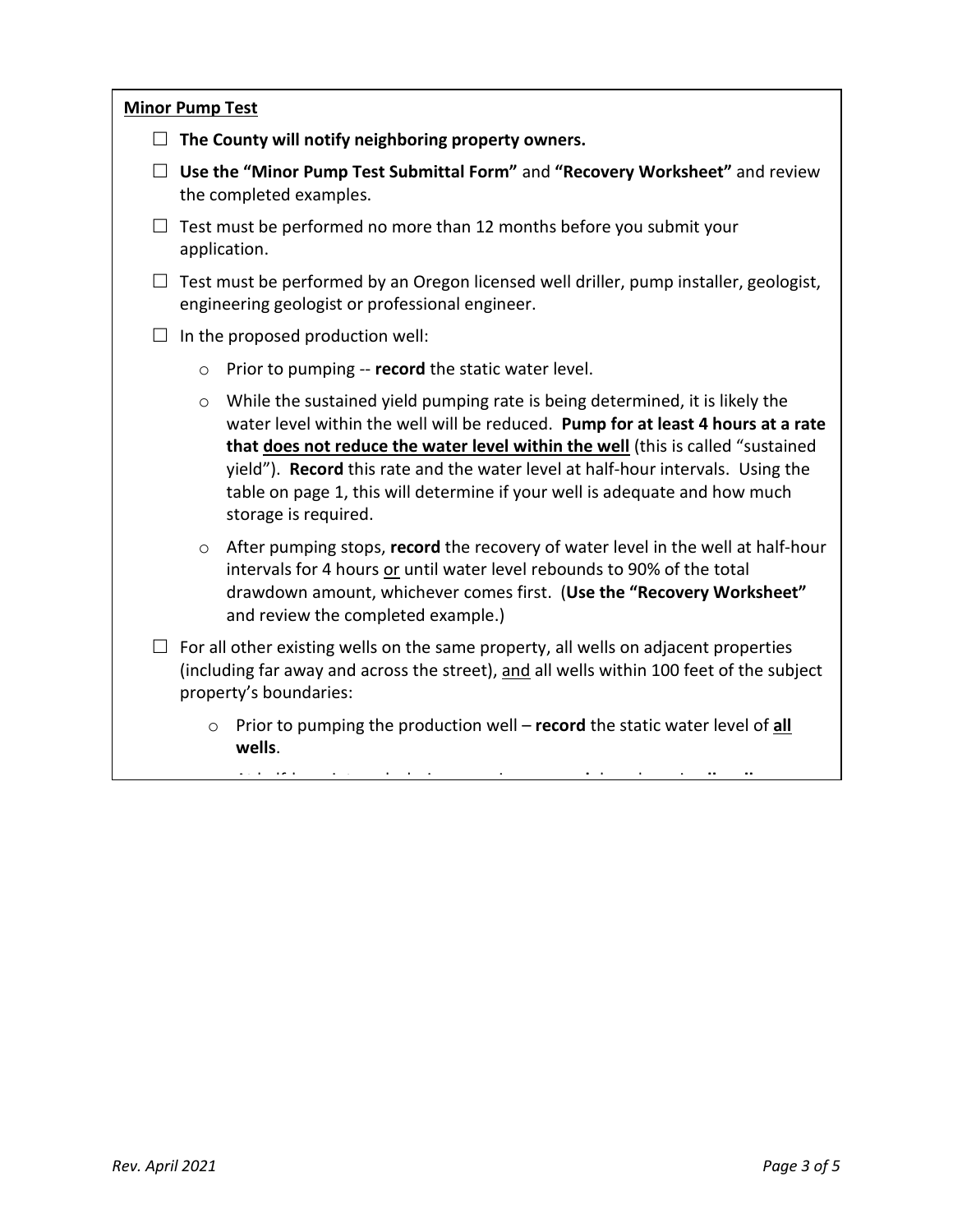| <b>Major Pump Test</b> |
|------------------------|
|------------------------|

- **At least 10 days before the pump test, the County will notify neighboring property owners:**
	- o within 250 feet of the subject property if the subject property is inside an urban growth boundary, or
	- $\circ$  within 1,000 feet of the subject property if the subject property is outside an urban growth boundary

The reason for this is to enable neighbors to monitor their own wells during the pump test if they choose.

- **Use the "Major Pump Test Submittal Form"** and **"Recovery Worksheet"** and review the completed examples.
- $\Box$  Test must be performed no more than 12 months before you submit your application.
- $\Box$  Test must be performed by an Oregon licensed well driller, pump installer, geologist, engineering geologist or professional engineer.
- $\Box$  In the proposed production well:
	- o Prior to pumping -- **record** the static water level.
	- $\circ$  While the sustained yield pumping rate is being determined, it is likely the water level within the well will be reduced. **Pump for at least 12 hours at a rate that does not reduce the water level within the well** (this is called "sustained yield"). **Record** this rate at half-hour intervals. Using the table on page 1, this will determine if your well is adequate and how much storage is required.
	- o After pumping stops, **record** the recovery of water level in the well at half-hour intervals for 4 hours or until water level rebounds to 90% of the total drawdown amount, whichever comes first. (**Use the "Recovery Worksheet"** and review the completed example.)
- $\Box$  For all other existing wells on the same property, all wells on adjacent properties (including far away and across the street), and all wells within 500 feet of the subject property's boundaries:
	- o Prior to pumping the production well **record** the static water level of **all wells**.
	- o At half-hour intervals **record** drawdown during the pumping of the production well. *This is required for only two additional wells which draw from the same aquifer as the production well.*
	- o After pumping stops **record** recovery of water level at half-hour intervals for 4 hours or until water level returns to 90% of the total drawdown amount, whichever comes first. *This is required for only two additional wells which draw from the same*

#### *aquifer as the production well.* **Hydrogeologic Study**

- Note: You do not have to monitor a well on a property on which the property owner has  $\Box$  You need to hire a geologist, engineering geologist, or professional engineer registered with groundwater resource management and hydraulics. the State of Oregon, and who has worked in a professional capacity in the field of
- $\Box$  The professional you hire will need to:
	- o Prepare a study proposal and submit it to Benton County for approval.
	- $\circ$  Based on the approved study proposal, conduct a hydrogeologic study that addresses all the factors in Section 99.850(4) of the Benton County Development Code.
- *Page 3 Page 4 Page 42 Page 42 Page 42 Page 42 perform the review.* o Submit the hydrogeologic study to Benton County for review. Benton County will